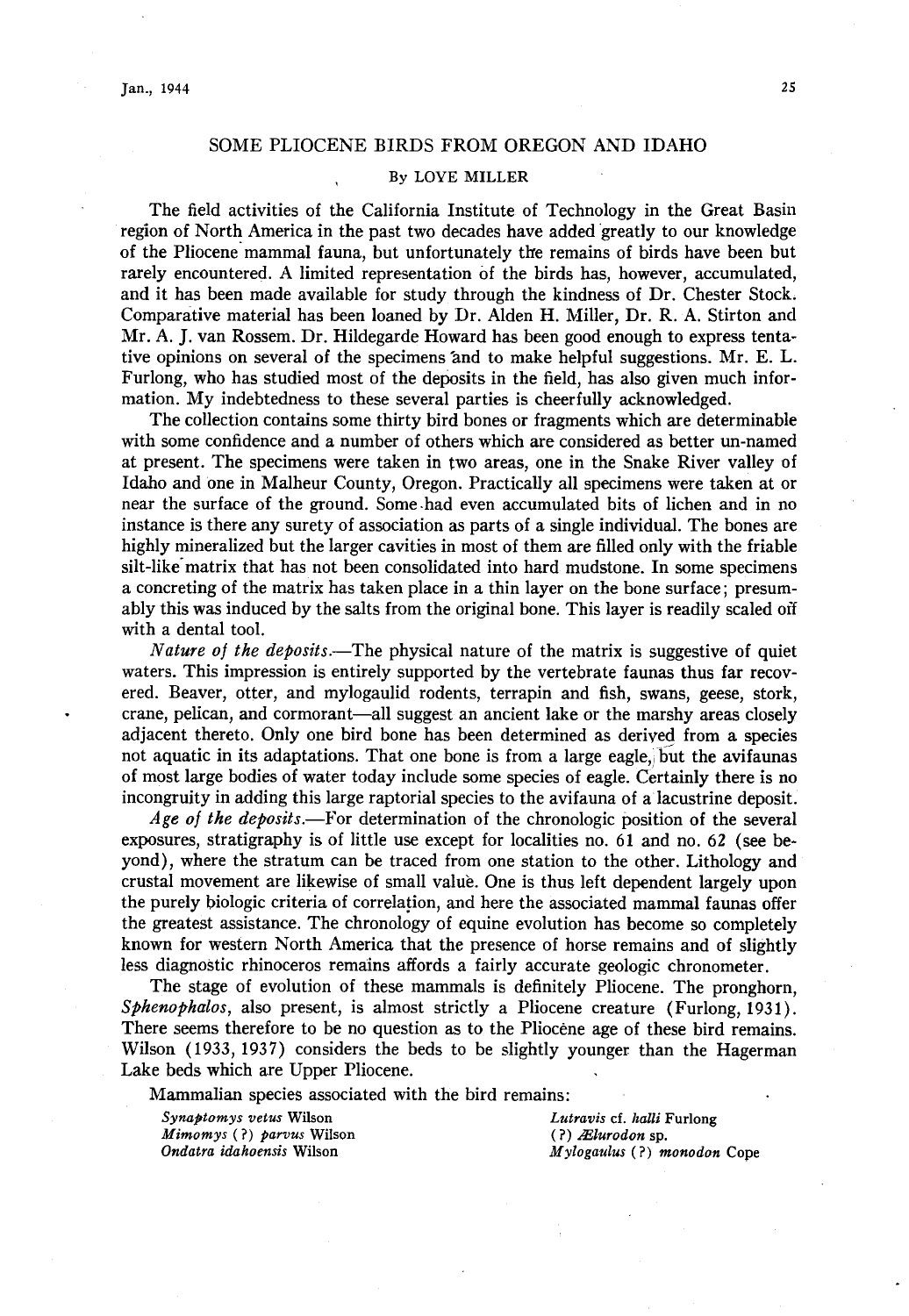**Dipoides stirtoni Wilson**  Goniodontomys disjuntus Wilson **Hypolagus vetus (Kellogg)**  Castor (?) sp.

**No. of bones** 

**Relation to Pacific coast Pliocene.--On the Pacific coast of California there are several Pliocene deposits that have produced bird remains (Miller and DeMay, 1942). The San Diego Pliocene at San Diego, the Third Street Tunnel in Los Angeles (Fernando Pliocene), Veronica Springs in Santa Barbara, and Sweetwater Canyon in eastern Monterey County are all salt water deposits. Kern River Divide and Kern County Oil Well, both in Kern County, are fresh water deposits. None of these California localities has yielded an avian species in common with the localities here discussed.** 

**Other Pliocene deposits in the Great Basin area (Hagerman, Idaho) have yielded only Phalacrocorax auritus in common. So far as bird remains are concerned, the greatest coincidence is with Pleistocene deposits of coastal areas. This resemblance, however, is attributed to factors other than time, and greater weight in correlation is ascribed to the associated mammal faunas. For some reason, the Pliocene epoch has provided us with but little bird material. With such a limited fauna representing the group Aves, in which evolution during Tertiary time seems to have been slow as compared with mammals, geologic correlation by means of this group must be indulged in with much care.** 

**The localities.-Bird remains in this particular collection have come from four localities. Field numbers of these quarries are as follows:** 

**Locality 61, Owyhee Pliocene, Malheur County, Oregon. West side of Dry Creek (a tributary of Crooked Creek), and just east of the Crooked Creek Ranch. Exposures lie north of the road which crosses Dry Creek.** 

**Locality 62, Owyhee Pliocene, Malheur County, Oregon. Along east side of Dry Creek. Same \_ stratigraphic horizon as at locality 61.** 

**Locality 118, Snake River, Idaho. Thirteen miles northwest of Grandview. The white beds underlie the rim rock to the north of the river where it enters a gorge.** 

**Locality 122, on the Barbour Ranch on the south side of Snake River, Idaho, three and eighttenths miles east of the Bruneau-Mountain Home Bridge.** 

**All localities have the same physical character in general, the matrix is the same, the state of preservation of the specimens is likewise much the same. All are considered to represent the same stage of the Pliocene epoch;** 

### **TABULATION OF FAUNAS**

|             |                                           | ало, от вошех |
|-------------|-------------------------------------------|---------------|
| Locality 61 | Bird, indeterminate                       |               |
|             | Locality 62 Pelecanus erythrorhynchos (?) |               |
|             | Phalacrocorax auritus                     |               |
|             | $Cygnus$ sp.                              |               |
|             | Branta dickeyi                            |               |
|             | Goose, indeterminate                      |               |
|             | Eagle, indeterminate                      |               |
|             | Bird, indeterminate                       |               |
|             | Locality 118 Grus americana               |               |
|             | Locality 122 Ciconia maltha               |               |
|             | Goose, indeterminate                      |               |
|             | Cygnus sp.                                |               |
|             | Bird, indeterminate                       |               |

#### **SPECIES REPRESENTED**

#### **PELECANIFORMES**

Pelecanus erythrorkynchos (?). White Pelican.—Specimen number <sup>62</sup><sup>5</sup>\$238</sub>. The station at Dry **Creek in Oregon (locality 62) yielded the poorly preserved fragments of three large femora that appear**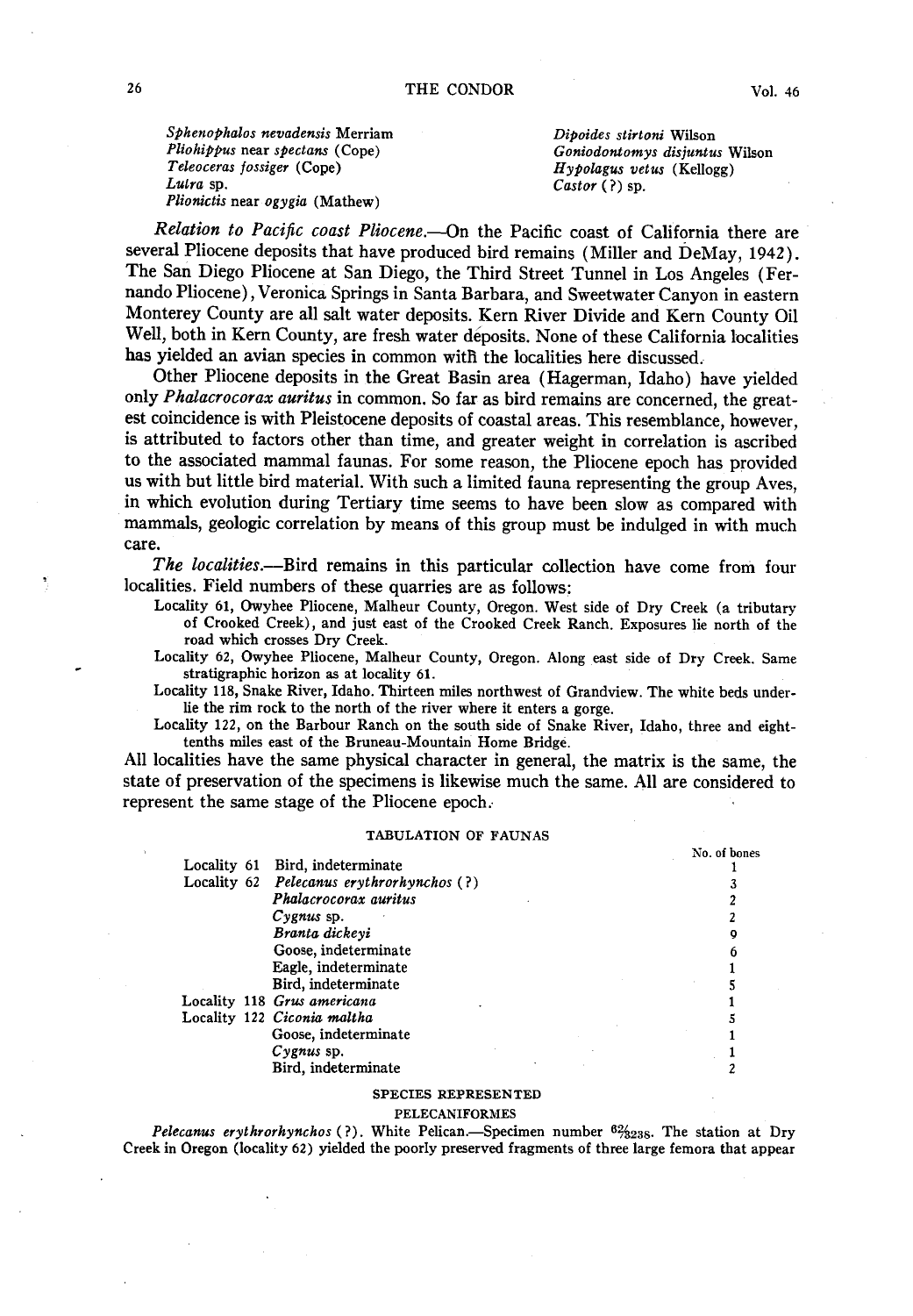**to be of this species. The specific assignment is left with a question mark because of poor preservation of the specimens. The size and the grosser characters so far as preserved are those of the White Pelican. There seems to be no chance of confusion with Pelecanus halieus Wetmore (1933) from the Pliocene of Hagerman Lake since the describer of that species states that it is "slightly smaller than modern Pelecanus occidentalis californicus."** 

Phalacrocorax auritus. Double-crested Cormorant.-Specimens  $6\frac{2}{3}241, 6\frac{2}{3}242$ . Two bones from **Dry Creek, Oregon, are determined as of this species. They are the proximal end of a right humerus and the head of a left coracoid. Both fragments are remarkably well preserved despite the fact that they had been exposed on the surface of the ground sufficiently long for the accumulation of small bits of lichen. They are about average in size for the species as today represented on the Pacific coast by the subspecies albociliutus. The species has been reported previously from the Pliocene of Hagerman Lake, Idaho, and from the Pleistocene of California, Florida, and Nevada. Phalacrocorax idahensis (Marsh) from the Idaho Pliocene was an appreciably larger bird (Marsh, 1870; Wetmore, 1931,1933).** 

#### **CICONIIFORMES**

Ciconia maltha. Asphalt Stork.-Specimens <sup>122</sup>/<sub>3239</sub>, <sup>122</sup>/<sub>3240</sub>. There are three fragmentary bones that were more or less associated in the formation at Barbour Ranch on the Snake River. No.  $12\frac{22}{3239}$ is a pair of coracoids and  $12\frac{2}{3240}$  is the distal end of a left tibia. A fragment of a furcula and the **head of a humerus may belong to the same bird. They represent a large stork not distinguishable from Ciconia multha first described from the Pleistocene asphalt of California (Miller, 1910). This individual is large, but the Pleistocene birds as recovered from several localities in California and in Florida show wide amplitude of variation (Howard, 1942). Within this variable species the Snake River form would easily be accommodated. The surfaces of critical areas have been broken away in such fashion as to make accurate measurements of no value, but specific assignment is made with confidence.** 

#### **ANSERIFORMES**

**&Unta dickeyi. Dickey Goose.-Specimens 62/5232, @%233, ?1\$234, ' B2/S235, 6?&3t3. This gigantic goose was first recognized in the Pleistocene asphalt fauna of McKittrick, California (Miller, 1924). The student interested in details of comparison with the almost equal-sized swan and with other**  extinct forms of *Branta* is referred to the original description of the McKittrick bird.

**The species seems to have been extremely rare in the California Pleistocene, since a single bone, a perfect tibiotarsus, was the only specimen found among the many thousand bones of some seventysix species from the type locality. The great collections from Ranch0 La Brea and Carpinteria afford nothing comparable to it. The Pleistocene collections from Fossil Lake, Oregon, have provided two large geese and two swans. Is it possible that Branta dickeyi is synonymous with any of these Fossil Lake birds?** 

**There is no difficulty in distinguishing the swans on the basis of well marked osteological char**acters. Cope's Branta hypsibata (Cope, 1878) from Fossil Lake was based on a single tarsometatarsus **which was very close to the living B. cmadensis from which it differed in being longer and more slender. It also differed in certain osteologic characters. Cope surmises that the bird "had longer legs and probably larger dimensions" than any of the living geese of North America. Branta dickeyi is so definitely a giant that Cope would scarcely have used the term "probably larger" had he been describing the same bird.** 

**Anser condoni Shufeldt of the Fossil Lake fauna was described from fragments of the furcula (Shufeldt, 1892). Unfortunately there is, in the original description, some confusion between text and figures as well as in orientation of parts and no type is designated. (There are three fragments allocated to the species.) Figures by Shufeldt indicate a bird larger than the living Trumpeter Swan and hence, presumably, it was much in excess of B. dickeyi. Just what the systematic position of Anser condoni would be if the bird were better known, is a matter of great uncertainty. I feel confident, however, that it is not to be confused with the Dickey Goose.** 

**In the collection here discussed there were retrieved from the same locality a number of fragments that are assigned to this species. One of them fortunately is of the same element as the type, that is, the tibiotarsus. The specimen consists of the distal condyles with a short portion of the shaft. Other parts include an almost complete coracoid from the right side and a very small portion of its mate from the left, the manubrial portion of a sternum, the proximal end of a right carpometacarpus and the proximal end of a tarsometatarsus.** 

**Three other bones of less distinctive character are a cervical vertebra, a toe bone and a fragment of a sternum. All these fragments are manifestly from anserine iridivid-**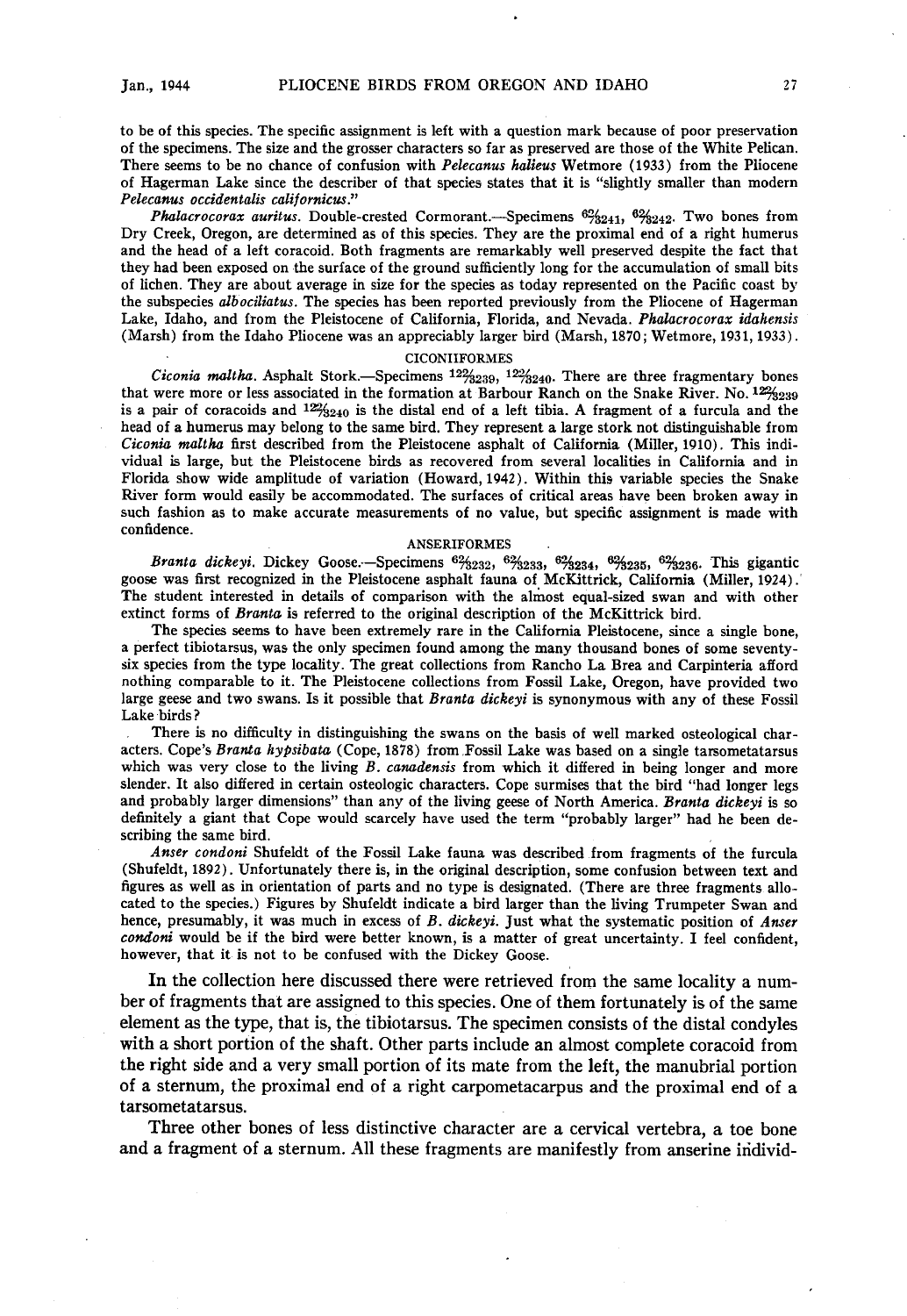

Fig. 6. Coracoids of Cygnus columbiana (left) and Branta dickeyi (right), x1. **Photograph by Gretchen L. Burleson.** 

**uals of about the same size as Branta dickeyi and all may have been from the same individual although there is no certainty of the latter point.** 

**The coracoid referred to B. dickcyi is longer than that of an adult Whistling Swan**  (Cygnus columbianus) as measured from the manubrial facet to the summit of the **head, although it is markedly less robust in the mid-region of the shaft. When viewed from the ventral side, the shaft rises almost at right angles to the general line of the sternal facet, whereas in the swan there is an effect of "leaning toward the median line" so that the shaft of the coracoid forms an angle that is less than ninety degrees on the axial side. The sternal facet is of different shape. Although the bone as a whole is longer, the distance from the center of the scapular facet to the crown of the head is less. This fact combined with a narrowness through the triosseal canal results in a definitely smaller head for the Pliocene bird. The scapular facet is markedly deeper despite passible postmortem corrosion. The furcular facet is more sharply marked. The coracoidal fenestra is unmarked in both species. Attachment of the coracobrachialis muscle and the sternocoracoidal muscle scars are much more pronounced in the fossil. As compared**  with the swan, then, we see the fossil coracoid as a longer, straighter, more slender, and **smaller-headed bone.** 

**The fragment of tarsometatarsus is so badly. broken as to be of only slight service.**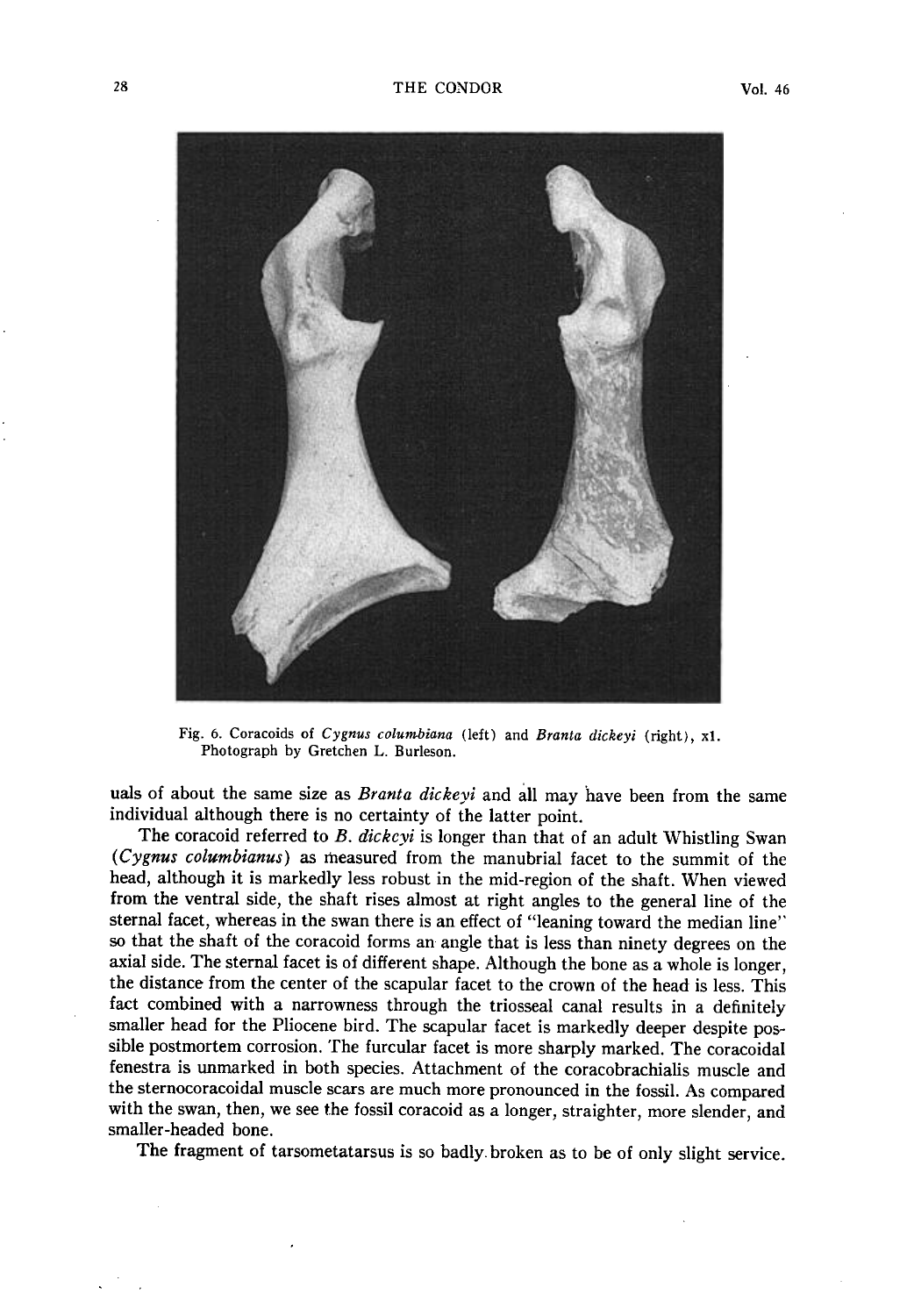**The corrosion of certain critical contours has rendered the micrometer useless in recording measurements; nevertheless, to the eye it is evident that we have a bone of** 

**Like the tarsal fragment last discussed, the fragmentary proximal end of a carpometacarpus is a bone of swan size with resemblance to the geese. The characters are, however, more strongly anserine and less cygnine.** 

**The small fragment of the manubrial region of the sternum is definitely unlike that of living Cygnus of America in the form of the coracoidal facets and in the absence of a recess for reception of the tracheal convolution. Again we have a goose-like character.** 

**As stated above there is no positive assurance that the specimens ascribed to Branta**  dickeyi are from the same individual. Furthermore it must be made clear that assign**ment to a single species is based purely on their size and their anserine characters. The proximal end of a scapula was also retrieved which is of proper size but it lacks the pneumatic foramen on the ventral side which occurs in all our living North American**  geese and is wanting in the swans. Another scapula the size of *Bramta canadensis* has **the foramen entirely lacking also. Was this foramen lacking in the Pliocene geese or are these specimens more properly to be considered as swans? Since there is a fragment of a sternum from locality 122 that is definitely assigned to the subfamily of the swans, it seems preferable to consider the two scapular fragments as swans also.** 

**I had not seen the type specimen of Branta dickeyi since the initial study of it twenty years ago until it was borrowed for comparison with the Pliocene geese from Oregon. The characters set up at that time as compared with the Whistling Swan hold true in the main and to them may be added certain unmeasurable differences at the proximal end: the anteroposterior diameter is less in excess of the transverse diameter. The total length is less than in any of the swans at hand and the shaft is stouter than that of the shortest of them. On the posterior face of the bone just below the rim of the internal articular basin is an area of muscle attachment for the common extensor of the digits and the tibia1 head of the gastrocnemius muscle. The swans differ from the geese quite constantly in the pattern of this area. Bratia dickeyi is distinctly allied with the geese in the nature of this attachment surface. The scar of the semimembranosus muscle is broader and slightly lower on the shaft.** 

Measurements of type of Branta dickeyi and Cygnus columbianus

|                                                                             |                        | Cygnus, Cygnus, 1243, U.C.L.A. 1381, U.C.L.A. | B. dickevi<br>type     |
|-----------------------------------------------------------------------------|------------------------|-----------------------------------------------|------------------------|
| 1. Anteroposterior diameter of outer condyle of tibiotarsus                 | $19.4$ mm.             | $17.2$ mm.                                    | 19.0 mm.               |
| 2. Anteroposterior diameter of inner condyle                                | $24.0$ mm.             | 20.8 mm.                                      | $21.8$ mm.             |
| 3. Ratio of 1 to 2 in per cent                                              | 80                     | 82                                            | 87                     |
| 4. Transverse diameter across the condyles taken on anterior side           | $23.0 \,\mathrm{mm}$ . | $21.0 \text{ mm}$ .                           | $22.1$ mm.             |
| 5. Transverse diameter across the condyles taken on posterior side 16.5 mm. |                        | 14.4 mm.                                      | $15.0 \,\mathrm{mm}$ . |
| 6. Ratio of diameters 5 to 4 in per cent                                    | 70                     | 69                                            | 67                     |

**Indeterminate geese.-There are several fragments from the Dry Creek exposure that represent**  geese smaller than *Branta dickeyi*. They correspond fairly well in size to *Branta canadensis* and may have come from that species. On the other hand they may represent Cope's Branta hypsibata de**scribed originally from the Pleistocene of Fossil Lake, Oregon. A still smaller species is represented by a fragment of a humerus from Snake River, Idaho (locality 122) which might possibly represent Burt's Branta esmeralda (Burt, 1929) from the Pliocene of Fish Lake Valley, Nevada, but there is**  no way of making certain of the relationship. All these fragments are so incomplete as to make it **seem unwise to make more specific assignments.** 

Indeterminate swans.—As stated above in the discussion of Branta dickevi, there are two frag**ments of scapulae from locality 62 in Oregon which are considered to be the remains of swans. They are of different size. One of them is almost as,small as Branta canadensis but both lack the pneumatic foramen found in the geese. The larger specimen approximates the size of Cygnus columbianus. From locality 122 on the Snake River there comes a fragment of a sternum that is suf-** 

**swan size, with a resemblance to the geese.**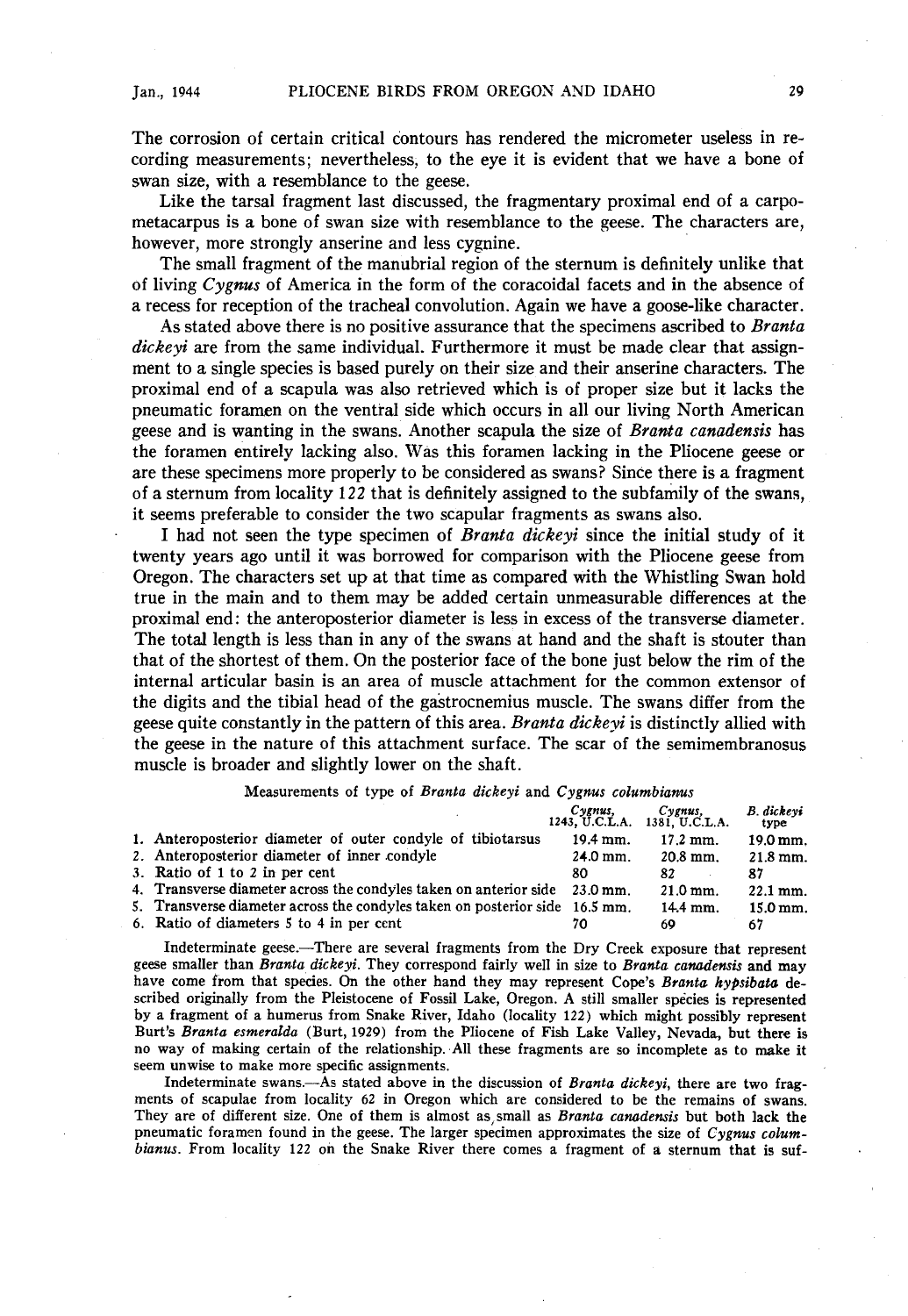**ficient to show that there had been a recess in the carina for the reception of a tracheal loop such as appears in the living North American swans. These three fragments are the sole representatives of the subfamily Cygninae, but they indicate that no less than two species were present in the Pliocene.** 

#### **FALCONIFORMES**

**Indeterminate eagle.-The present writer has come to feel of late years that any collection of**  bird bones from late Tertiary or Pleistocene strata that represents more than half a dozen species is **almost certain to contain an eagle of some sort. The present collection seemed at first to be the exception but it was only the most superficial glance that failed to discover a distressingly meagre fragment of a large eagle tarsus. Both ends of the bone are missing. The distal foiamen, the groove of the outer extensor tendon, the greater part of the metatarsal facet, and a small portion of the shaft are preserved.** 

The size is practically that of a large *Aquila chrysa<sup>3tos</sup>* and of a medium sized *Morthnus wood***wardi. From both these species, however, it differs in position of the distal foramen in relation to the**  metacarpal facet. Within the species *chrysa<sup>3</sup>tos* there is an appreciable variation of this character, **but the range of such variation observed does not include the specimen at hand.** 

The size of this foramen also is surprisingly small—a phenomenon suggestive of a weak outer toe. **Quite in contrast, the hind toe seems to have been a powerful talon, as is suggested by the long and**  deep metacarpal facet which strongly resembles that of Morphnus woodwardi. Dr. Hildegarde Howard was good enough to examine the specimen and suggest points in which it differs from Spizajtus willetti of the subfossil fauna of Smith Creek Cave, Nevada (Howard, 1935). The metacarpal facet is directed **less toward the inner side and the cross-section of the shaft through the tendinal groove is different. The outer margin of that groove is quite sharply defined.** 

**Titanohierax gloveralleni Wetmore (1937), another subfossil raptor of gigantic size, was a different bird in several respects. The shaft was less tapering and the metatarsal facet was placed at a**  lower level. Titanohierax was a bird with a very long tarsus. Little more than surmise is permissible **regarding shaft length in this Pliocene specimen. Such estimate on my own part would be that the tarsus was not unusually long since the foot as a whole was probably very powerful with greatly developed hind toe, although the outer toe may have been weak. Should more complete specimens of the bird become available at a later time, a new specific, if not a new generic, category would doubtless ;leed to be set up.** 

#### **GRUIFORMES**

Grus americana. Whooping Crane. Specimen <sup>118</sup>3231, Snake River Pliocene. It is perhaps excus**able that no large series of skeletons of this rare bird was assembled but such as were available showed great variability, not only in size, but in osteological characters of certain parts. For example, there are at hand two specimens of the tibia1 condyles, both dissected from the skins of birds of unquestionable identity, yet the ratios of anteroposterior diameters to transverse diameters are markedly different. Likewise the inner condyle is relatively smaller in one specimen than in the other. Where a species approaches the orthogenetic stage we might consider as gigantism for the group,'this variability is to be more or less expected. The Whooping Crane would seemingly fall within the "giant" category along with the condors and Teratornis of the scavenger group, the New World vultures.** 

**The Pleistocene of Ranch0 La Brea (Miller, 1925) and McKittrick (DeMay, 1941) provided a very limited representation of a large crane ascribed with some reservation to the species americana.**  Wetmore (1931) reported the species from three Pleistocene localities in Florida, basing the determina**tion upon size alone. Although a limited amount of unassociated material is available, yet all the fossil**  material comes from late geologic deposits representing a time lapse through which an avian species **may be expected to have persisted. Assignment to a single specific category seems justified. Especially**  is this true of a species that shows a decline in numbers and in areal distribution such as we see in **Grus americana. Here again one is perhaps justified in drawing a parallel with the California Condor and his kinsman Teratovnis (Miller, 1942) ; the latter may have survived until early Recent time and the former seems headed for early extinction.** 

**The Pliocene crane material in the collection here discussed consists of a well preserved' tibia1 fragment including the distal condyles. The specimen is larger than the largest Recent specimen available, no. 1963 U.C.L.A., but is more closely like it than is the smaller Recent specimen, no. 68426 M.V.Z. There appears no good reason why they should not be considered conspecitic.** 

**A smaller tibia1 fragment from the Pleistocene of Ranch0 La Brea, F 569, preserved in the Los Angeles Museum, is intermediate in size between the Pliocene specimen and the larger Recent bird. The accompanying table records the measurable characters of the several specimens discussed.** 

**Measurements in millimeters of tibiotarsi of Grus americana** 

|                                           | 68426 | 1963 | F 569 | 118  |
|-------------------------------------------|-------|------|-------|------|
| Transverse diameter through condyles      | 22.4  | 23.6 | 25.2  | 25.5 |
| Anteroposterior diameter through condyles | 20.0  | 23.1 | 24.6  | 26.5 |
| Anteroposterior diameter through notch    | 11.2  | 12.6 | 13.2  | 15.0 |
| Transverse diameter of shaft              | 10.1  | 11.8 | 12.9  |      |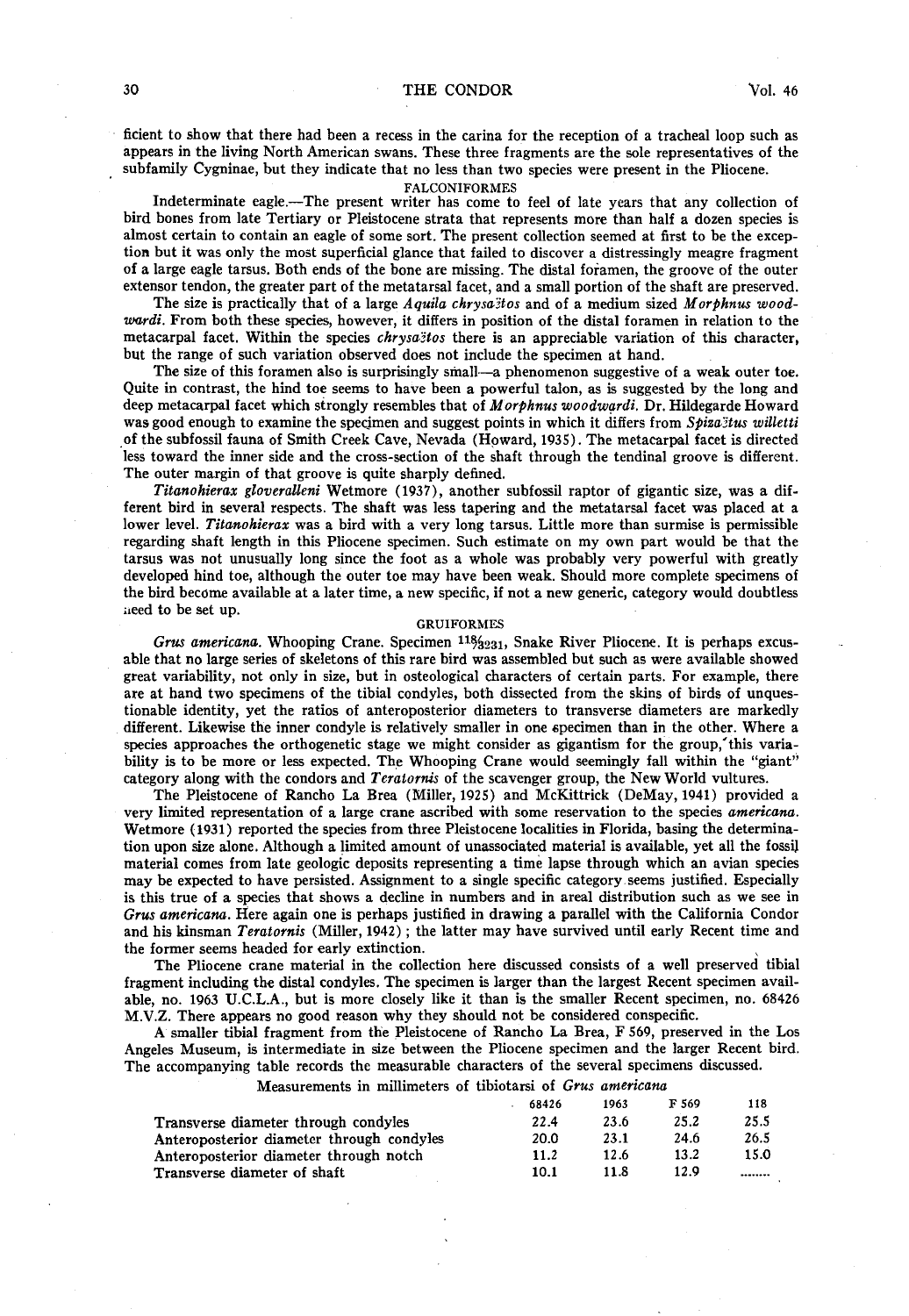Species of the genus Grus are now known from North American deposits as follows:

- 1. Grus (Aletornis) nobilis (Marsh) from the Eocene of Wyoming, one-third smaller than G. cana**densis.**
- **2. Grus nannodes Wetmore and Martin, from the Pliocene of Kansas, smaller than G. camdensis.**
- **3. Grus proavus Marsh from the Pleistocene of New Jersey, nearly the size of G. canadensti.**
- **4. Gnus canudensis (Linnaeus) from the Pleistocene of California. The Recent species is also recorded**  from the Pliocene of Nebraska and Pleistocene of Florida by Wetmore. Grus minor Miller is a synonym of G. canadensis.

5. Grus conferta Miller and Sibley from the Pliocene of California, size as in G. americana.

**There is a possibility that the tibia1 fragment here discussed may be conspecific with Miller and Sibley's G. confer& but those authors (1942) found marked osteologic characters of the tarsus which even suggest generic separation from the typical cranes. No such divergence is recognizable in the tibia in hand. It seems wiser therefore to record it as belonging with the genus and species of the living bird.** 

#### **SUMMARY AND CONCLUSIONS**

**A collection of about thirty bird bones from eastern Oregon and western Idaho was examined with the following results:** 

**1. The age is considered to be Upper Pliocene and slightly younger than Hagerman Lake, Idaho.** 

**2. There appears to be no correlation with other Pliocene avifaunas in the Great Basin or in coastal California.** 

**3. The avifauna supplements the mammal fauna in that it indicates a lacustrine deposit.** 

**4. Five species are identified with confidence,, four others are discussed without specific allocation.** 

**5. Three of the species are still living in North America.** 

6. Grus americana, Branta dickeyi, and Ciconia maltha, previously recorded from **the Pleistocene are here made known from the Pliocene.** 

**7. The coracoid of Branta dickeyi is described and the type (tibiotarsus) is reviewed.** 

**8. The longevity of avian species as known from the skeleton is emphasized.** 

### **Burt, W. H.**

## **LITERATURE CITED**

**1929. A new goose (Branta) from the Lower Pliocene of Nevada. Univ. Calif. Pub]., Bull. Dept. Geol. Sci., 18:221-224.** 

**Cope, E. D.** 

**1878. Discoveries of new extinct vertebrata from the Upper Tertiary and Dakota formations. Bull. Geol. and Geog. Surv. Terr., 4:279-396.** 

**DeMay, I. S.** 

**1941. Quaternary bird life of the McKittrick Asphalt, California. Carnegie Inst. Wash., publ. 530:35-60.** 

**Furlong, E. L.** 

1931. Distribution and description of skull remains of the Pliocene antelope Sphenophalos from **the Northern Great Basin Province. Carnegie Inst. Wash., publ. 418:27-36.** 

**Howard, H.** 

**1935. A new species of eagle from a Quaternary cave deposit in eastern Nevada. Condor, 37 : 206-209.** 

**1942. A review of the fossil storks. Carnegie Inst. Wash., publ. 530:187-203.** 

**Marsh, 0. C.** 

**1870. Notice of some new fossil birds from the Cretaceous and Tertiary formations of the United States.-Amer. Jour. Sci., ser. 2, 49:216.** 

**Miller, A. H., and Sibley, C. G.** 

**1942. A new species of crane from the Pliocene of California. Condor, 44:126-127.**